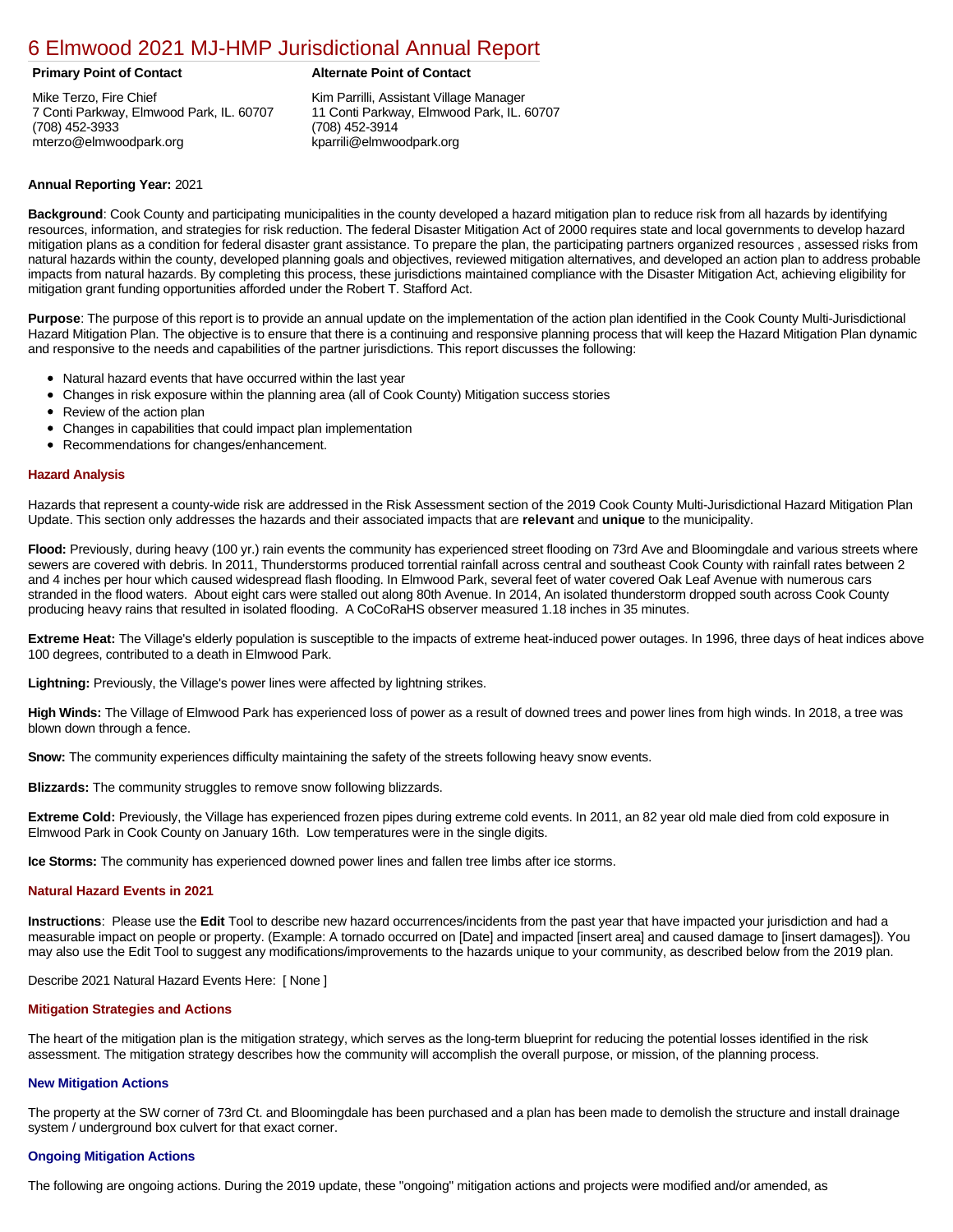needed. Reviewers of this report should refer to the Hazard Mitigation Plan for more detailed descriptions of each action and the prioritization process. Address the following for each mitigation action:

- Was any element of the action carried out during the reporting period?
- If no action was completed, why?
- Is the timeline for implementation or the action still appropriate?
- If the action was completed, does it need to be changed or removed from the action plan?

| TABLE: HAZARD MITIGATION ACTION PLAN MATRIX                                                                                                                                              |                          |                                                     |                                                               |                                                                                 |                                                                                                                                          |                          |                                   |                                                         |  |  |  |
|------------------------------------------------------------------------------------------------------------------------------------------------------------------------------------------|--------------------------|-----------------------------------------------------|---------------------------------------------------------------|---------------------------------------------------------------------------------|------------------------------------------------------------------------------------------------------------------------------------------|--------------------------|-----------------------------------|---------------------------------------------------------|--|--|--|
| <b>Completion status legend:</b><br>$O =$ Action Ongoing toward Completion<br>$N = New$<br>$R =$ Want Removed from Annex<br>$C = Project Completed$<br>$X = No$ Action Taken             |                          |                                                     |                                                               |                                                                                 |                                                                                                                                          |                          |                                   |                                                         |  |  |  |
| 2021<br><b>Status</b>                                                                                                                                                                    | 2020<br><b>Status</b>    | 2019 Status                                         | <b>Hazards</b><br><b>Mitigated</b>                            | <b>Objectives Met</b>                                                           | <b>Lead Agencies</b>                                                                                                                     | <b>Estimated</b><br>Cost | Sources of<br><b>Funding</b>      | <b>Timeline/Projected</b><br><b>Completion Date (a)</b> |  |  |  |
|                                                                                                                                                                                          |                          |                                                     | Action E6.1-Flood Mitigation Project to reduce sewer backups. |                                                                                 |                                                                                                                                          |                          |                                   |                                                         |  |  |  |
| <b>Status Description:</b>                                                                                                                                                               |                          |                                                     |                                                               |                                                                                 |                                                                                                                                          |                          |                                   |                                                         |  |  |  |
| 2020: Completed 39 million dollar flood project was completed in 2015                                                                                                                    |                          |                                                     |                                                               |                                                                                 |                                                                                                                                          |                          |                                   |                                                         |  |  |  |
|                                                                                                                                                                                          |                          | Completed                                           | Flooding,<br>Severe<br>Weather                                | 2, 9                                                                            | Village<br>Administration                                                                                                                | \$39 million;<br>Low     | Loans and Grants                  | Completed                                               |  |  |  |
| Action E6.2—Perform community outreach/ public education through the use of Blackboard Connect (Mass Notification).                                                                      |                          |                                                     |                                                               |                                                                                 |                                                                                                                                          |                          |                                   |                                                         |  |  |  |
| <b>Status Description:</b><br>2020: Completed Alerts for residents, such as heavy snow, flooding, thunderstorms, as well as steps to reduce loss of property thru pre-event<br>planning. |                          |                                                     |                                                               |                                                                                 |                                                                                                                                          |                          |                                   |                                                         |  |  |  |
|                                                                                                                                                                                          | $\overline{a}$           | Completed                                           | All                                                           | 5, 6                                                                            | Village<br>Administration, Fire,<br>Police and Public<br>Works<br>Departments                                                            | \$15,000; Low            | <b>General Fund</b>               | Completed                                               |  |  |  |
|                                                                                                                                                                                          |                          |                                                     |                                                               |                                                                                 | Action E6.3—Assist residents in flood prone areas with financial assistance for retro-fitting homes with approved flood control systems. |                          |                                   |                                                         |  |  |  |
| <b>Status Description:</b>                                                                                                                                                               |                          |                                                     |                                                               |                                                                                 |                                                                                                                                          |                          |                                   |                                                         |  |  |  |
|                                                                                                                                                                                          |                          |                                                     |                                                               |                                                                                 | 2020: Assist residents for applying for a grant to install flood control systems in their homes.                                         |                          |                                   |                                                         |  |  |  |
| $\overline{\phantom{a}}$                                                                                                                                                                 |                          | Completed                                           | Flooding,<br>Severe<br>Weather                                | 7, 13                                                                           | Village<br>Administration and<br>Code Enforcement                                                                                        | \$150,000;<br>Medium     | Elmwood Park<br><b>Water Fund</b> | Ongoing                                                 |  |  |  |
|                                                                                                                                                                                          |                          | Action E6.4-Update existing outdoor warning sirens. |                                                               |                                                                                 |                                                                                                                                          |                          |                                   |                                                         |  |  |  |
| <b>Status Description:</b><br>2020: outdoor warning system updated and tested the first Tuesday of every month.                                                                          |                          |                                                     |                                                               |                                                                                 |                                                                                                                                          |                          |                                   |                                                         |  |  |  |
| $\overline{\phantom{a}}$                                                                                                                                                                 | $\overline{\phantom{a}}$ | Completed                                           | All                                                           | 5, 6                                                                            | Village<br>Administration and<br>Fire Department                                                                                         | \$25,000; Low            | Grants                            | Completed                                               |  |  |  |
|                                                                                                                                                                                          |                          |                                                     |                                                               | Action E6.5—Continue to support the countywide actions identified in this plan. |                                                                                                                                          |                          |                                   |                                                         |  |  |  |
| <b>Status Description:</b>                                                                                                                                                               |                          |                                                     |                                                               |                                                                                 |                                                                                                                                          |                          |                                   |                                                         |  |  |  |
| $\circ$                                                                                                                                                                                  |                          | Ongoing                                             | All                                                           | All                                                                             | Village<br>Administration                                                                                                                | Low                      | <b>General Fund</b>               | Short- and Long-term                                    |  |  |  |
| Action E6.6—Actively participate in the plan maintenance strategy identified in this plan.                                                                                               |                          |                                                     |                                                               |                                                                                 |                                                                                                                                          |                          |                                   |                                                         |  |  |  |
| <b>Status Description:</b>                                                                                                                                                               |                          |                                                     |                                                               |                                                                                 |                                                                                                                                          |                          |                                   |                                                         |  |  |  |
| $\mathsf O$                                                                                                                                                                              | $\overline{\phantom{0}}$ | Completed                                           | All                                                           | 3, 4, 6                                                                         | DHSEM, Village<br>Administration                                                                                                         | Low                      | <b>General Fund</b>               | Completed                                               |  |  |  |
| Action E6.7—Consider participation in incentive-based programs such as the Community Rating System, Tree City, and StormReady.                                                           |                          |                                                     |                                                               |                                                                                 |                                                                                                                                          |                          |                                   |                                                         |  |  |  |
| <b>Status Description:</b>                                                                                                                                                               |                          |                                                     |                                                               | 3, 4, 5, 6, 7, 9,                                                               | Village                                                                                                                                  |                          |                                   |                                                         |  |  |  |
| O                                                                                                                                                                                        |                          | Ongoing                                             | All                                                           | 10, 11, 13                                                                      | Administration                                                                                                                           | Low                      | <b>General Fund</b>               | Long-term                                               |  |  |  |
| Action E6.8—Maintain good standing under the National Flood Insurance Program.<br><b>Status Description:</b>                                                                             |                          |                                                     |                                                               |                                                                                 |                                                                                                                                          |                          |                                   |                                                         |  |  |  |
|                                                                                                                                                                                          |                          |                                                     |                                                               |                                                                                 |                                                                                                                                          |                          |                                   |                                                         |  |  |  |